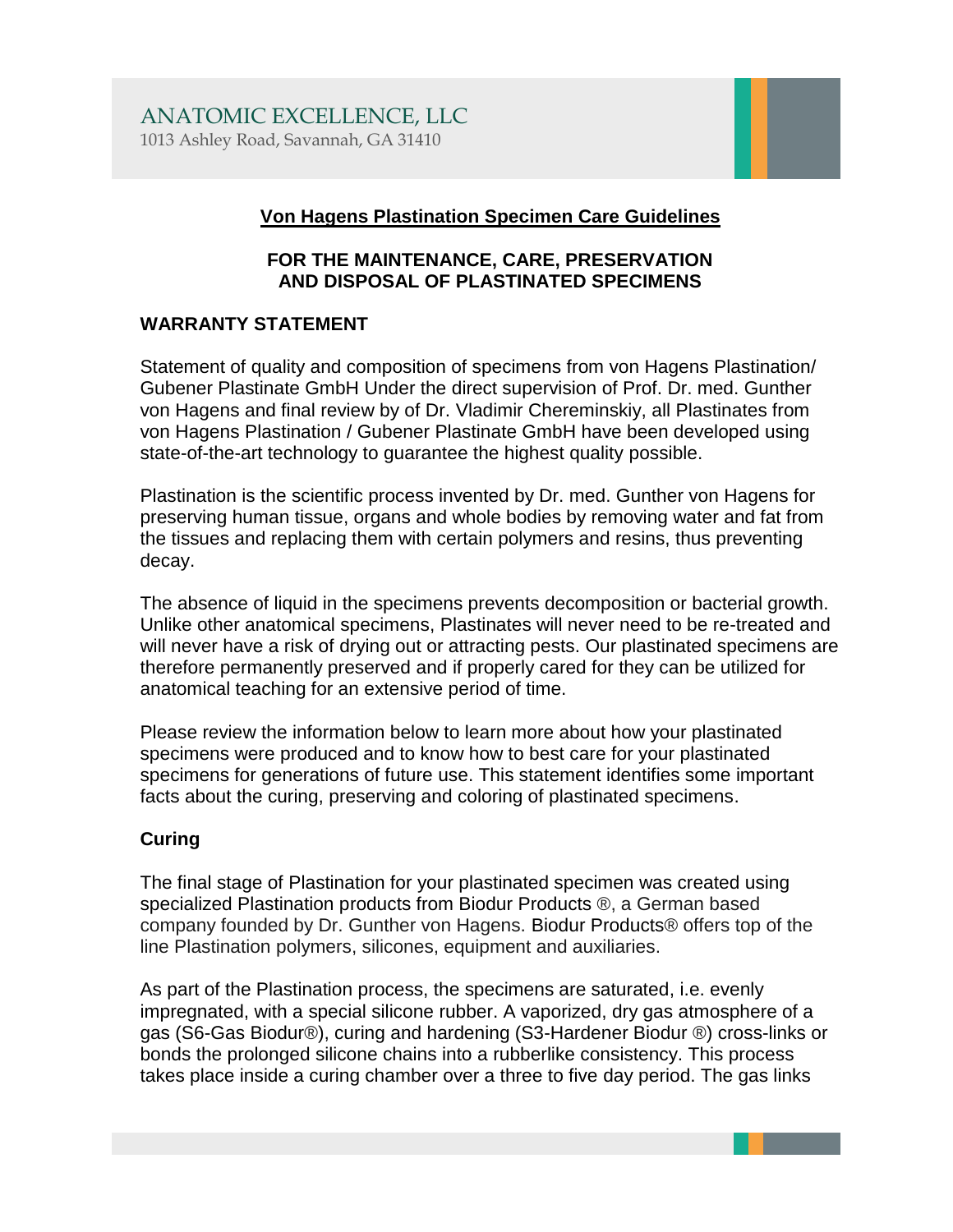the silicone molecules inside the specimen, three-dimensionally and irreversibly, rendering it dry and hard. This 3-D crosslinking using a special gas (S6-Gas Biodur®) can be compared to the method of vulcanizing rubber with sulfur.

During and after the curing process, the gas slowly penetrates throughout the specimen. The difference in tissue density (i.e. lung tissue versus tendons) causes uneven infiltration. For that reason it is important to introduce the gas slowly. The gas enters from the outside surface, causing the gas-cure concentration in the outer layers to be higher compared to deeper layers. After two to three days of administering the gas, it is normal that the outer layers become sufficiently hardened, and may even contain a surplus of curing gas. Consequently, the innermost layers, or the more dense areas (such as the prostate, which is covered with a "shield" of connective tissue) will not yet have been exposed to an adequate amount of curing gas.

Naturally, the unhardened silicone may "sweat" or ooze from the artificial holes, or natural orifices and vessels after some time, usually starting two to three weeks after gas curing takes place. However, extending the gas curing process for a longer period is not a viable option as over time, an excess of case curing agent (S6-Gas Hardener Biodur®) tends to combine with moisture from the air, forming a white silicate on the surface of the Plastinate. This silica salt cannot be easily removed without damage to the Plastinate.

In order to complete the curing process, specimens shall be allowed to rest in order for all the uncured silicone to naturally expel from the specimens. Once specimens are tested and confirmed to be cured, they are ready to be used for teaching. While rare, in the first months of use, some small amounts of excess silicone may still appear on the surface of the specimen, which should simply be wiped away with paper tissue. Should this phenomena occur, it will stop after some months.

#### **Specimen Delivery**

Your specimens will arrive in an anti-moisture bag. When opening this bag for the first time, open the bag in a well aired place or outside and let the specimen air for some minutes. While rare, oozing of silicone from massive muscle specimens, or internal organs may also arise due to extended temperatures above + 30 °C during transport. Should this occur, please let us know and we will react accordingly.

#### **Color of Plastinated Specimens**

Deviation in color of plastinated specimens is normal. The intensity and shade are determined by:

- ❖ The amount of hemoglobin present in the body
- ❖ The amount of myoglobin content, which depends on genetics, age, gender, and on the amount of regular physical exercise
- ❖ The ratio of muscle tissue to connective tissue within the skeletal muscles, which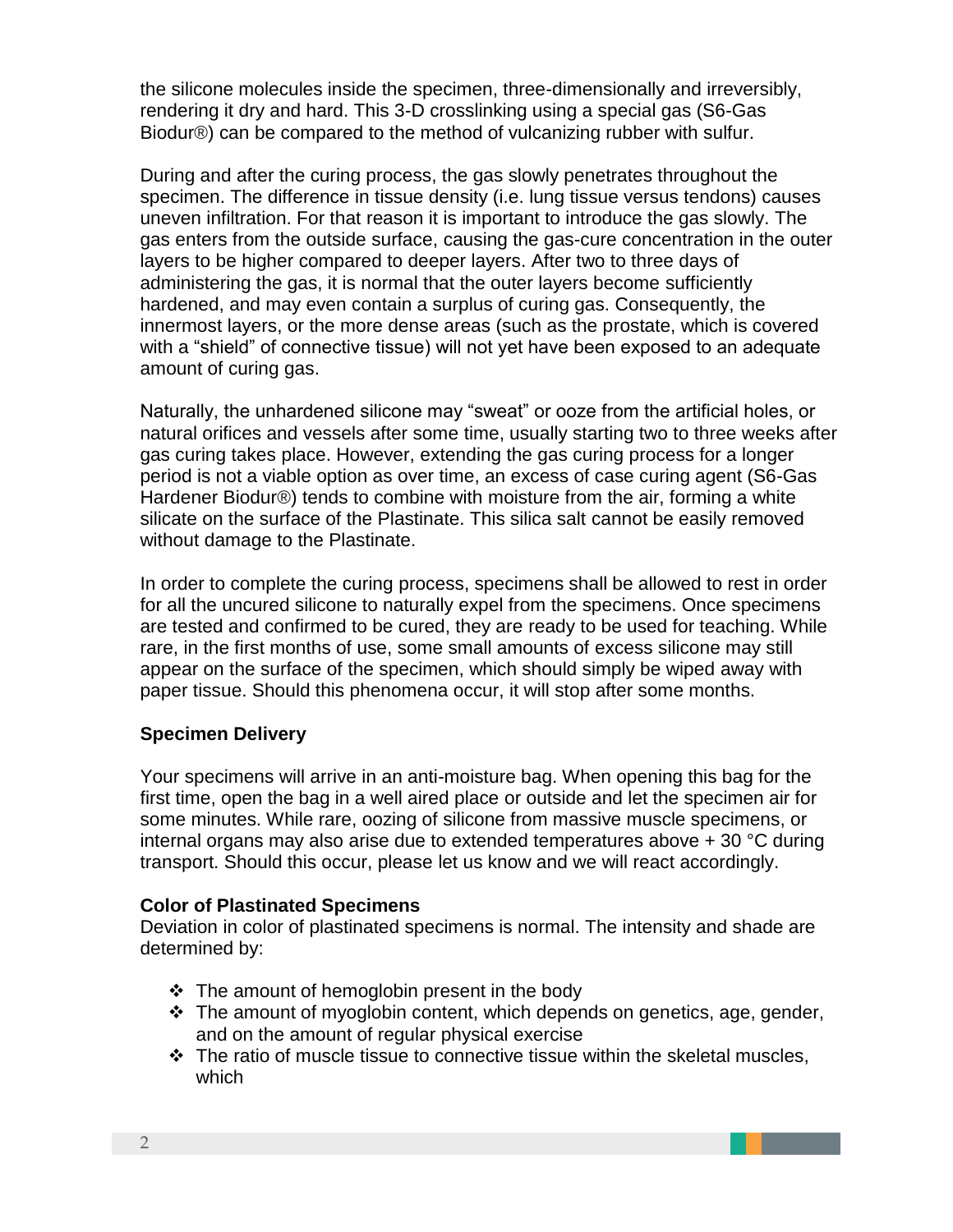- $\div$  depends mainly on gender (woman have more connective tissue than men), age (the relative amount of connective tissue increases with age), and on genetics (whether the person is of athletic, pyknic, or asthenic type)
- ❖ The length of time between death and fixation. For example, the longer the fixation process lasts, the darker the specimen will become.
- ❖ The density of injected vessels, and the amount of injected polymer
- $\div$  The color and stability specifications of polymer

For these same reasons, no two specimens will display the exact same color.

In addition, the physical laws of bleaching, caused by breaking down double and triple bonds, apply to all types of color. Under the influence of light, whether it is a pigment or molecular soluble bonding, the color of a specimen will bleach out over time. If needed, after an estimated time period of five to ten years, an after-stain procedure might be found necessary. We are prepared to provide you, upon request an "After-stain Color-Kit," free of charge. Please contact us or your sales representative if necessary. Photographic proof of bleaching of specimen may be required.

#### **Limited Warranty Statement**

The warranty period shall commence on the date of receipt of the specimens. The length of the warranty period shall be twelve (12) months. The specimens shall be used, stored and maintained in accordance with the guidelines given in this document.

When during the warranty period, any specimen is found to be:

(a) of clear defects in quality, materials or workmanship; or

(b) not in accordance with the contract or any specifications incorporated therein by reference or otherwise; or

Then unless it is shown that the foregoing is caused by improper use or mishandling by the user, von Hagens Plastination / Gubener Plastinate GmbH shall, at its own expense (including transportation costs) repair, rectify or completely replace, the damaged specimens.

#### **Method of Disposal of Plastinated Specimens**

Ethical standards must be upheld while dealing with genuine human remains. If specimens are no longer needed, they should be cremated and buried.

Chemically silicone plastinated specimens contain about 70% polymerized siloxane. The remaining matter is dry organic matter of human material. The silicone rubber will only burn when in the flame and will disintegrate into a white-grey powder at a temperature above 350 °C (350 - 450 °C). If you have any questions, please contact your Sales Representative or Gubener Plastinate GmbH.